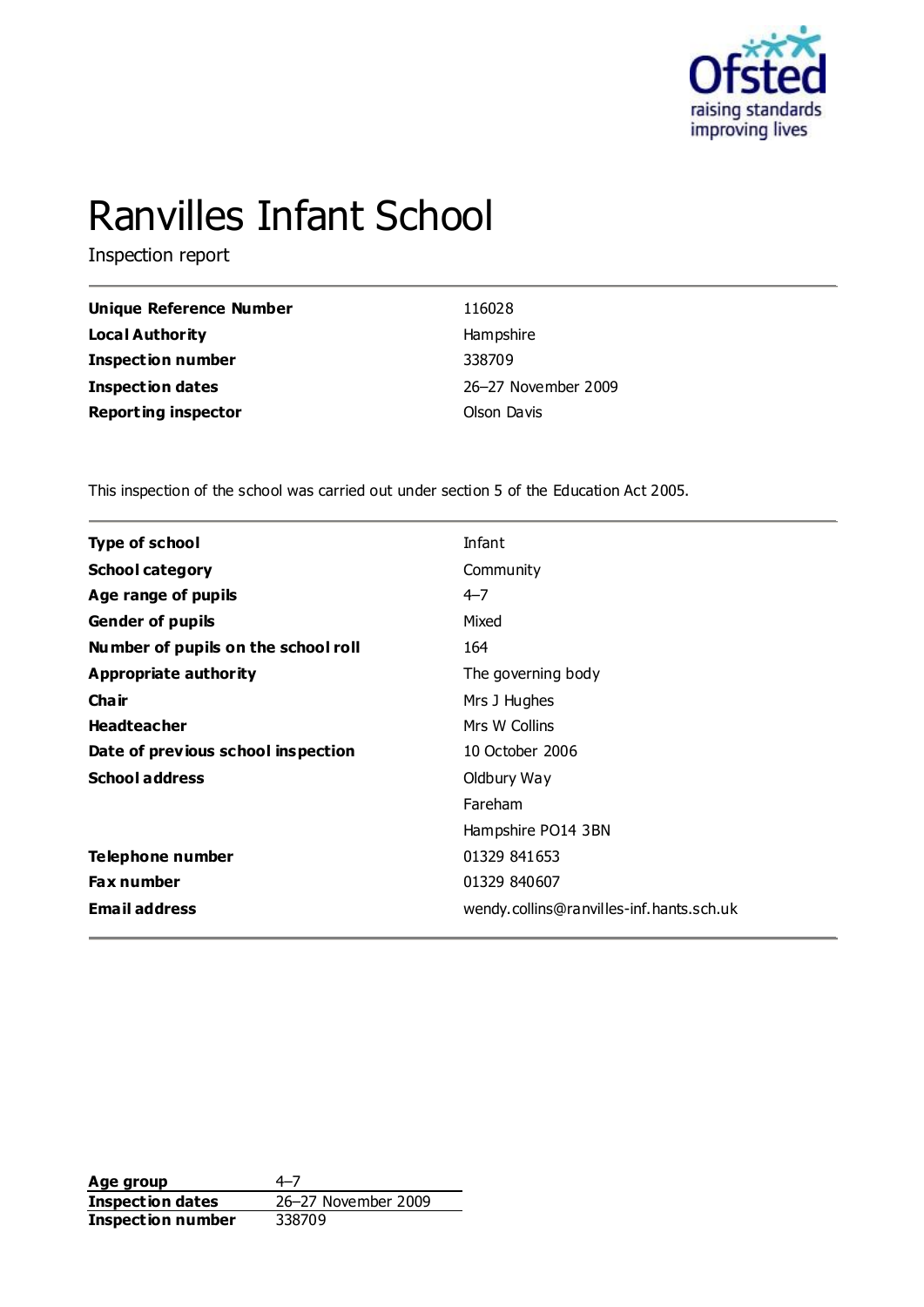The Office for Standards in Education, Children's Services and Skills (Ofsted) regulates and inspects to achieve excellence in the care of children and young people, and in education and skills for learners of all ages. It regulates and inspects childcare and children's social care, and inspects the Children and Family Court Advisory Support Service (Cafcass), schools, colleges, initial teacher training, work-based learning and skills training, adult and community learning, and education and training in prisons and other secure establishments. It rates council children's services, and inspects services for looked after children, safeguarding and child protection.

Further copies of this report are obtainable from the school. Under the Education Act 2005, the school must provide a copy of this report free of charge to certain categories of people. A charge not exceeding the full cost of reproduction may be made for any other copies supplied.

If you would like a copy of this document in a different format, such as large print or Braille, please telephone 08456 404045, or email **[enquiries@ofsted.gov.uk](mailto:enquiries@ofsted.gov.uk)**.

You may copy all or parts of this document for non-commercial educational purposes, as long as you give details of the source and date of publication and do not alter the documentation in any way.

Royal Exchange Buildings St Ann's Square Manchester M2 7LA

T: 08456 404045 Textphone: 0161 618 8524 E: **[enquiries@ofsted.gov.uk](mailto:enquiries@ofsted.gov.uk)** W: **[www.ofsted.gov.uk](http://www.ofsted.gov.uk/)**

© Crown copyright 2009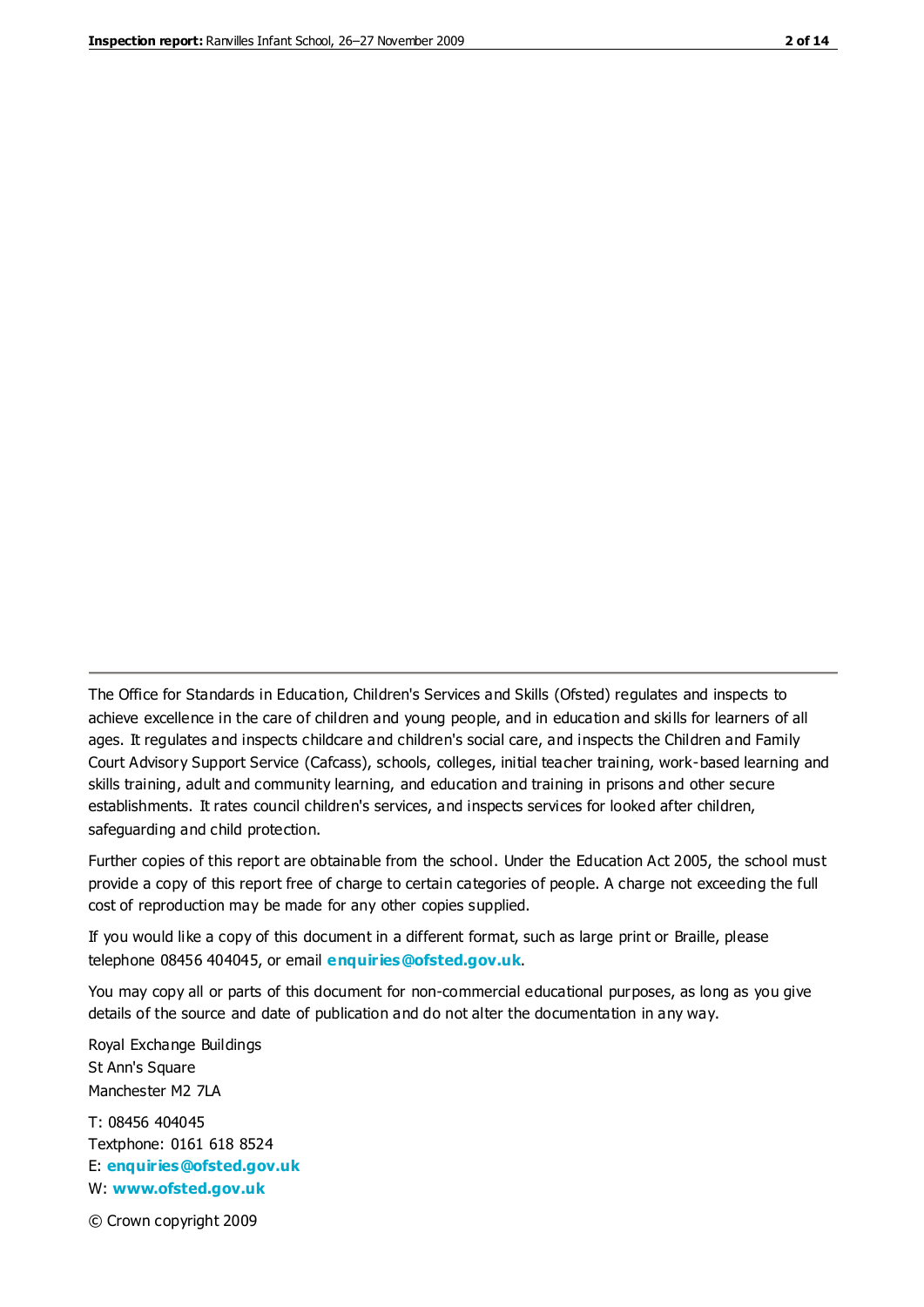# **Introduction**

This inspection was carried out by three additional inspectors. The inspectors visited 14 lessons, and held meetings with governors, staff and groups of pupils. They observed the school's work, and looked at pupils' progress information, improvement planning, the quality of monitoring, safeguarding procedures, minutes of the governing body meetings and curriculum planning documents. Inspectors analysed 98 parental questionnaires.

The inspection team reviewed many aspects of the school's work. It looked in detail at the following:

- $\blacksquare$  the progress that pupils make and how this relates to the quality of teaching and the quality of the curriculum
- the impact that leaders, managers and governors are having on provision and outcomes for pupils
- the overall effectiveness of the Early Years Foundation Stage.

# **Information about the school**

This is a smaller than average infant school. The proportion of pupils entitled to free school meals is below average. A minority of pupils come from naval families. Most pupils are of White British heritage, although a very small minority come from a range of backgrounds, the largest of which are from other White backgrounds and mixed backgrounds. There are no pupils at an early stage of learning to speak English. The proportion of pupils with special educational needs and/or learning difficulties is average. The range of difficulties includes speech and language difficulties, behavioural and physical difficulties. The school has provision for the Early Years Foundation Stage in its two Reception classes. The school has many awards reflecting its commitment to promote pupils' basic skills, information and communication technology (ICT) skills, the arts, healthy living and pupils' understanding of their rights and responsibilities.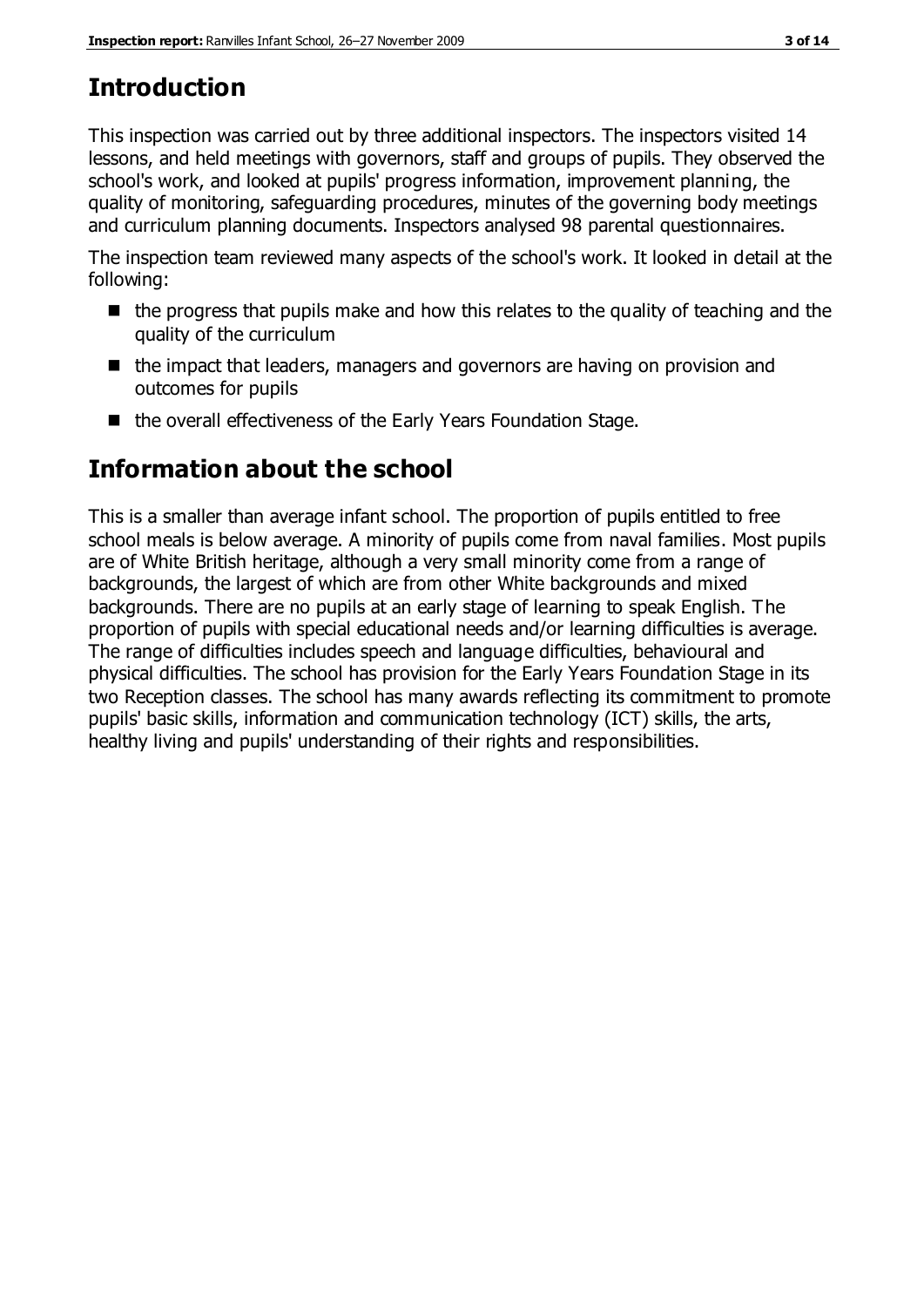**Inspection grades: 1 is outstanding, 2 is good, 3 is satisfactory, and 4 is inadequate** Please turn to the glossary for a description of the grades and inspection terms

# **Inspection judgements**

| Overall effectiveness: how good is the school?  |  |
|-------------------------------------------------|--|
| The school's capacity for sustained improvement |  |

#### **Main findings**

Ranvilles Infants is an outstanding school in which pupils thrive, both academically and personally. It is a popular school and the vast majority of parents are highly appreciative of its work. As one wrote, reflecting the views of many, 'Both of my children have attended Ranvilles Infants and I couldn't wish for a better start to their school life. The staff are warm and caring and they provide a fantastic environment in which children grow and develop at all levels.'

Central to the school's success and excellent outcomes for pupils is the outstanding leadership and management at all levels. Under the purposeful leadership of the highly committed headteacher, all adults work very closely as a team, continually driving the school forward to provide what is best for pupils. As a result, all pupils, including those newly arrived and those of different abilities feel fully included in the life of the school and are eager to learn. The rich and varied curriculum is particularly successful in meeting the needs of all pupils, especially those identified as gifted and talented and those who find learning difficult.

The school works very effectively to ensure that pupils are made aware of their rights and responsibilities and this strongly supports their excellent spiritual, moral, social and cultural development. Strong links with the local and wider community provide excellent benefits for pupils' learning and well-being.

Outstanding guidance and support ensures that pupils feel very well cared for. Children are given an excellent start to their education in the Reception classes. Pupils achieve very well throughout the school because of excellent teaching and outstanding support for their additional needs. Integral to pupils' outstanding progress is teachers' highly skilful use of assessment information to set interesting and challenging work that is very well matched to pupils' varying needs and abilities. There are very good relationships and teachers have very high expectations of children's work and behaviour. This increases pupils' enjoyment of learning, raises their self-esteem and prepares them exceptionally well for the future.Children's skills on entry to the school fall into a below average to average banding. From this starting point, pupils achieve very well. As a result, they reach above average standards at the end of Year 2 in reading, writing and mathematics. Due to high quality self-evaluation, leaders have plans in place to lift standards to an even higher level. With this in mind, they are concentrating their efforts on helping boys to do as well as girls in their writing skills. Leaders have also identified that some pupils need to improve their problem-solving skills in order to reach the highest level in mathematics and work has begun on these features, although there is more to do.

School leaders and governors know the school exceptionally well. The school has maintained the excellent features identified at the last inspection and made further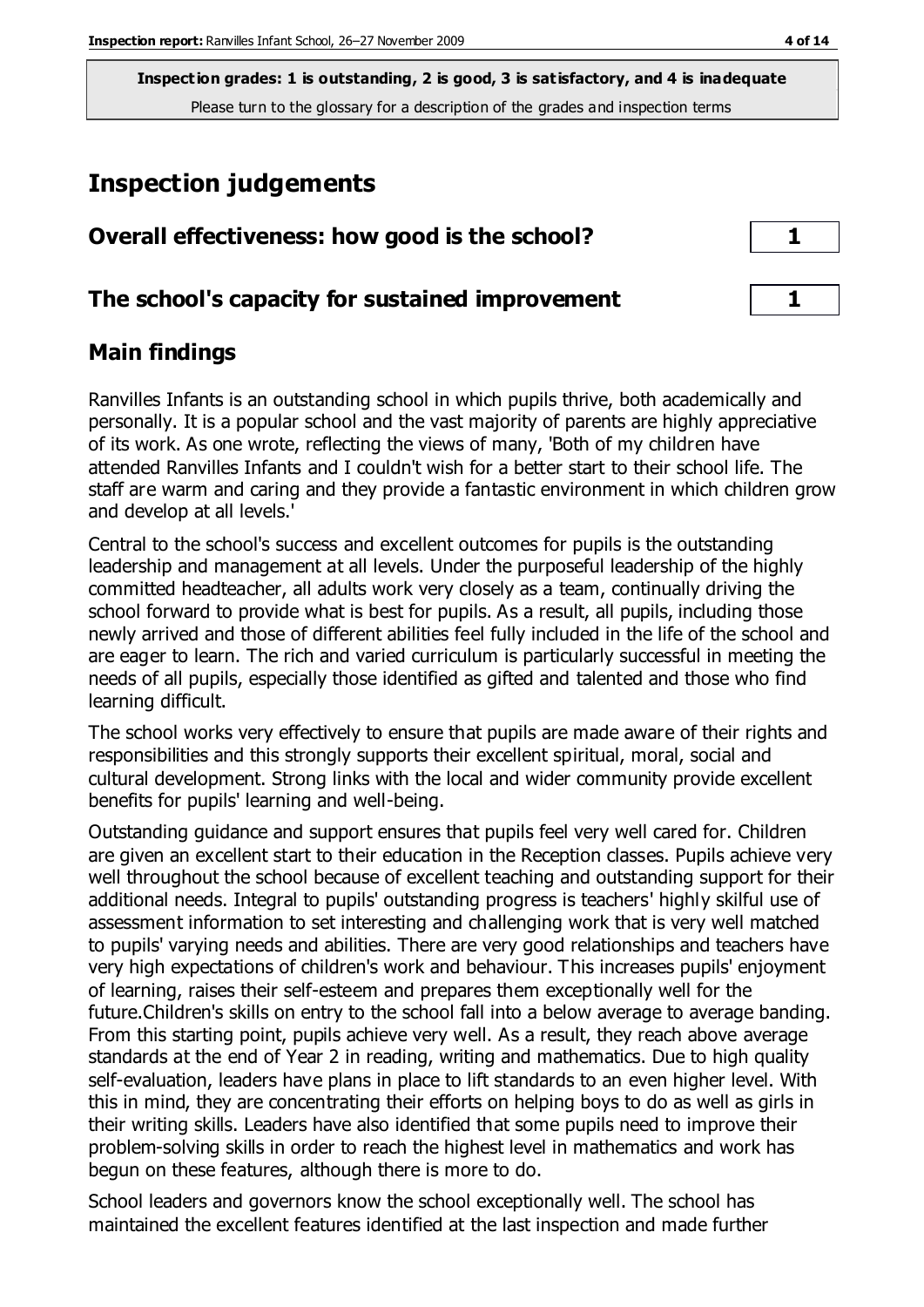**Inspection grades: 1 is outstanding, 2 is good, 3 is satisfactory, and 4 is inadequate** Please turn to the glossary for a description of the grades and inspection terms

improvements to pupils' achievement, provision and school leadership. This confirms the school's excellent capacity for sustained improvement.

#### **What does the school need to do to improve further?**

- Narrow even further the remaining gaps in writing skills between boys and girls so that boys confidently work on higher level skills.
- Build on current planning and actions to provide more opportunities for pupils to apply their mathematical knowledge in real-life, problem-solving situations.

#### **Outcomes for individuals and groups of pupils 1**

- **Pupils do very well in gaining basic skills and in learning about information and** communication technology (ICT). They also enjoy and gain good skills in art, drama and music. Pupils' excellent progress across a wide range of subjects is evidenced by the high quality work produced by pupils and vibrant displays around the school, such as the colourful fishes inspired by the work of Kandinsky.
- Pupils with special educational needs and/or disabilities do as well as their classmates because of the very effective additional support they are given. There are no significant differences in progress between boys and girls in most aspects of the school's work but in writing, girls attain high standards and boys' attainment, although above average, reflects their often lower starting points. Inspectors observed teachers making effective use of resources, such as computer programs, 'boy-friendly' texts and practical activities to inspire boys in their writing tasks. However, more remains to be done to encourage boys to attain the same high standards as girls. The school's strategic planning identifies the need to strengthen the problem-solving skills in mathematics.
- Pupils say that they enjoy their school very much. This is evident in their excellent behaviour and good attendance. Pupils have a strong sense of right and wrong. 'We are here to respect, learn, take responsibility and look after the toys.' The pupils report that they feel very safe in school and that any acts of unkindness are dealt with promptly by adults. They understand how to avoid risks such as when using the internet or crossing the road. Pupils know about the benefits of good diet and exercise and greatly enjoy the 'Brain Gym' sessions. They take their responsibilities very seriously, be it as reading buddies, improving the school environment as ecoelves, or as members of the school council, and carry them out very well.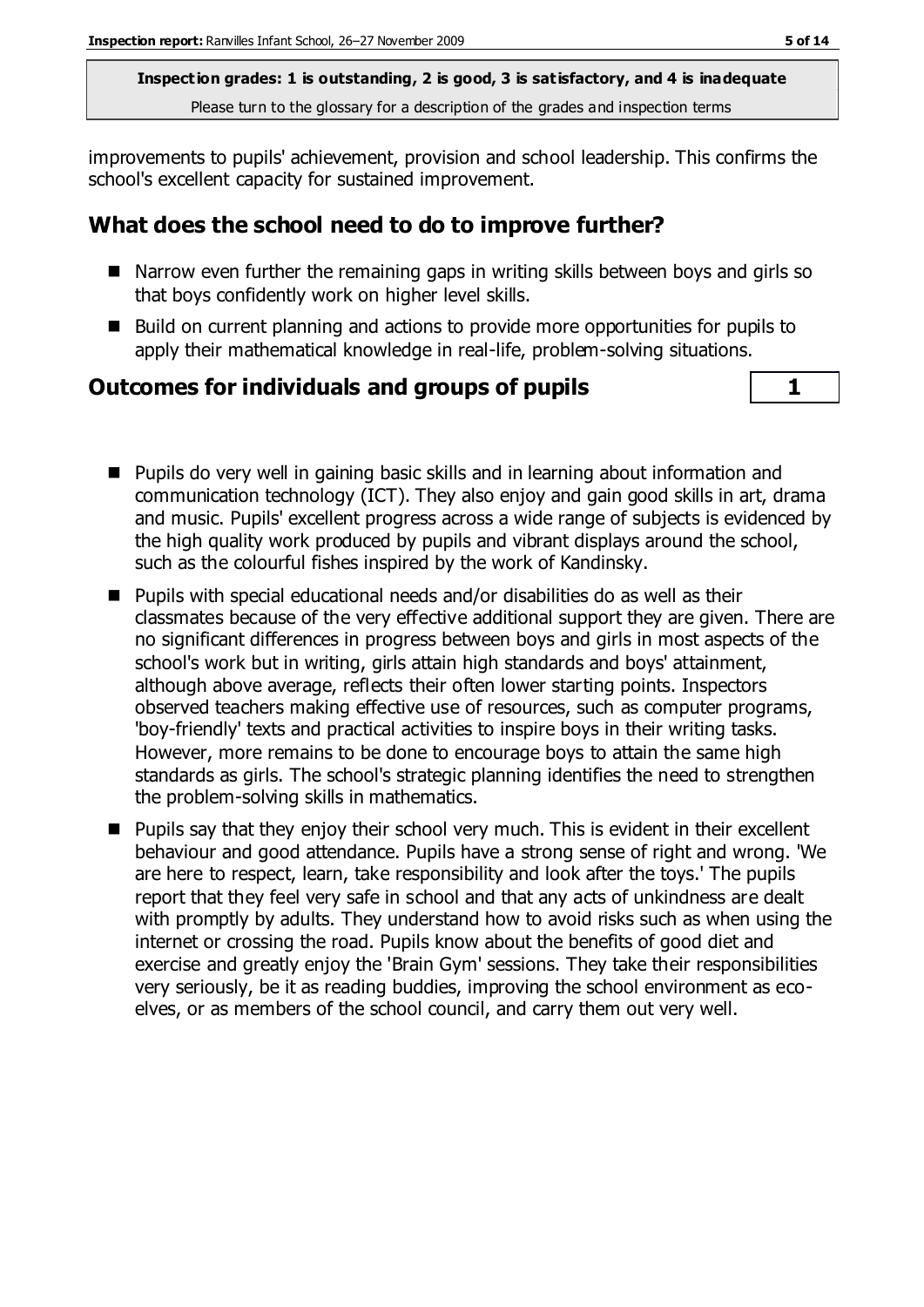# **Inspection grades: 1 is outstanding, 2 is good, 3 is satisfactory, and 4 is inadequate**

Please turn to the glossary for a description of the grades and inspection terms

#### These are the grades for pupils' outcomes

| Pupils' achievement and the extent to which they enjoy their learning                                                     | 1              |
|---------------------------------------------------------------------------------------------------------------------------|----------------|
| Taking into account:<br>Pupils' attainment <sup>1</sup>                                                                   | 2              |
| The quality of pupils' learning and their progress                                                                        | 1.             |
| The quality of learning for pupils with special educational needs and/or disabilities<br>and their progress               | 1              |
| The extent to which pupils feel safe                                                                                      | 1              |
| Pupils' behaviour                                                                                                         | 1              |
| The extent to which pupils adopt healthy lifestyles                                                                       | 1              |
| The extent to which pupils contribute to the school and wider community                                                   | 1              |
| The extent to which pupils develop workplace and other skills that will contribute to<br>their future economic well-being | 1              |
| Taking into account:<br>Pupils' attendance <sup>1</sup>                                                                   | $\mathfrak{D}$ |
| The extent of pupils' spiritual, moral, social and cultural development                                                   | 1              |

<sup>1</sup> The grades for attainment and attendance are: 1 is high; 2 is above average; 3 is broadly average; and 4 is low

#### **How effective is the provision?**

Teachers work closely in teams and plan and evaluate their lessons very well to ensure that work is always very well matched to pupils' differing learning needs. Lessons are challenging, questioning and explanations are good but there is room for more investigation work in mathematics. Teaching in English is often of a very high quality. For example, pupils produced a character profile for an alien from another planet and children were highly motivated by the teacher's excellent rapport with them. They were so excited and stimulated that they extended and developed their understanding of words and were keen to put their thoughts down on paper. In all lessons, pupils demonstrate a very good capacity to work well together. The 'continuous provision' sessions in which pupils plan and carry out their own projects encourages independence in learners and is exemplary practice. Skills for learning are made explicit by teachers and used successfully by pupils.

Excellent tracking systems and detailed analysis of information ensure that staff can very accurately plan the next steps in learning and set challenging targets for pupils. Consequently, pupils are very clear about how well they are doing and what they need to do to improve their work because of the excellent help and guidance they receive from their teachers.

The exciting curriculum places a strong emphasis on developing pupils' basic skills while enhancing their wider development, which helps pupils' outcomes to be outstanding. For example, pupils log on to the school's virtual learning environment to do their homework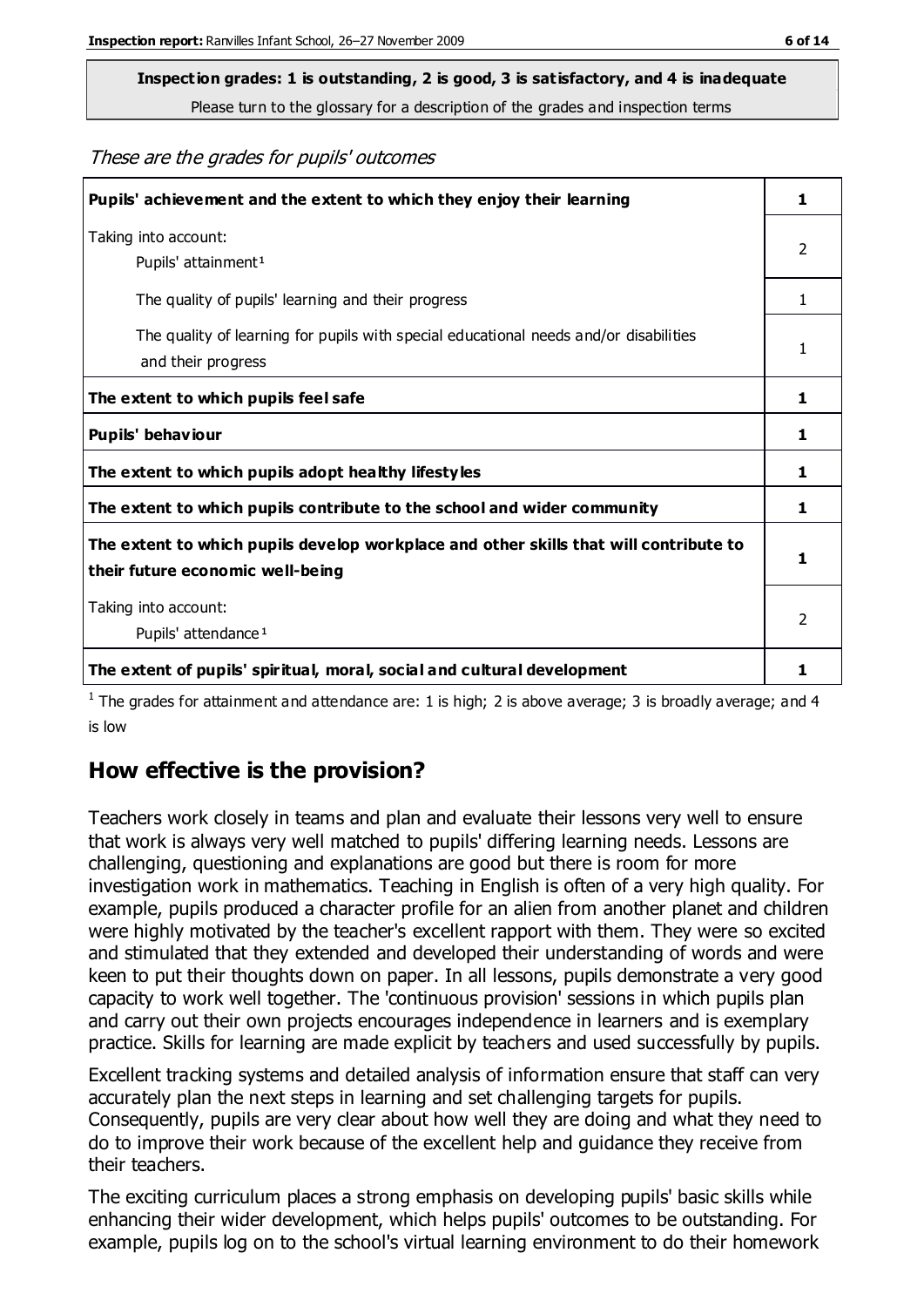#### **Inspection grades: 1 is outstanding, 2 is good, 3 is satisfactory, and 4 is inadequate** Please turn to the glossary for a description of the grades and inspection terms

and to practise important skills. The curriculum is greatly enriched by visits and visitors to the school, particularly in the arts. Pupils benefit greatly from the local and global dimension of the 'Rights, Respect and Responsibility' programme. There is an excellent focus on promoting healthy lifestyles.

The school's strongly caring ethos means that pupils are valued as individuals and thrive and grow in confidence. Procedures for ensuring the safety and protection of pupils, including the most vulnerable pupils, are robust, so they feel very safe and thrive. Links with other schools and agencies are of high quality so that specialist support is provided for those who need it, for example in speech and language therapy and occupational therapy. The needs of newly arrived pupils are quickly assessed allowing them to settle very quickly and get the support they need.

These are the grades for the quality of provision

| The quality of teaching                                                                                    |  |
|------------------------------------------------------------------------------------------------------------|--|
| Taking into account:<br>The use of assessment to support learning                                          |  |
| The extent to which the curriculum meets pupils' needs, including, where relevant,<br>through partnerships |  |
| The effectiveness of care, guidance and support                                                            |  |

#### **How effective are leadership and management?**

Under the highly effective leadership of the headteacher and the assistant headteacher, the school gives equality of opportunity the highest priority and tackles discrimination very effectively. As a result, school leaders provide a high standard of care for all pupils, a high quality learning environment and good standards of teaching to ensure the learning needs of pupils are well met. Subject leaders play their full part in improving standards and provide excellent support to ensure a high level of consistency among staff. The impact of this is that pupils make great strides in their personal development and achieve very well academically. The school is not complacent and strives to be at the forefront of educational thinking and innovation for the benefit of its pupils. School self-evaluation is excellent. Areas of strength have been built upon and issues from the previous inspection successfully tackled. Teaching performance is very effectively monitored and teachers' targets for improvement are closely linked to pupils' progress and improvement priorities. As a result, all teaching is outstanding.

Safeguarding procedures are excellent. Governors and staff ensure that policies and procedures are of high quality and are followed assiduously. Governors know the school very well through the high quality information provided by the school and their own very effective monitoring. This allows them to participate fully in managing the school's strategic development. The school promotes community cohesion well, particularly at the local and global levels. The school is strengthening its links at the national level to enhance its contribution even more.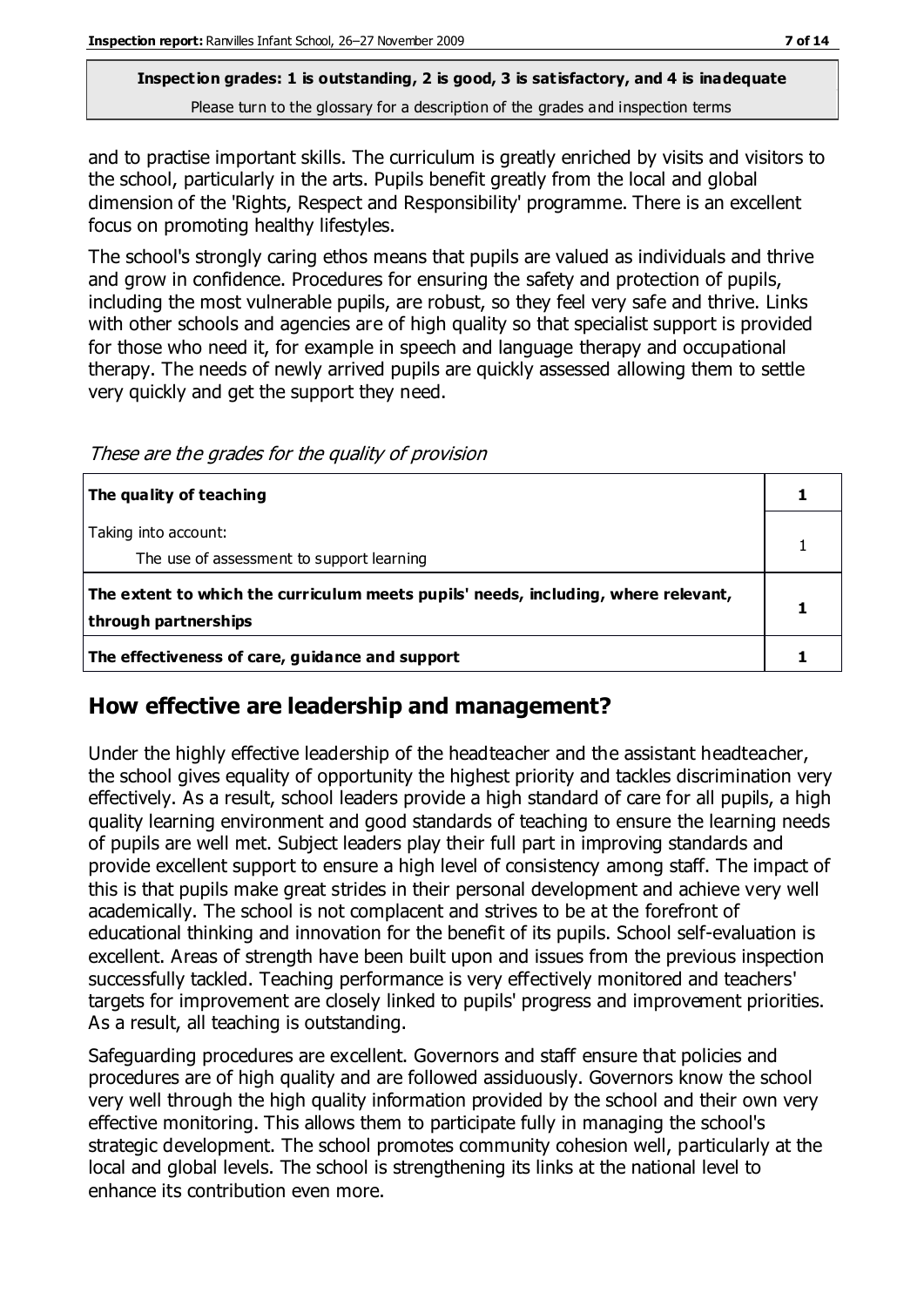**Inspection grades: 1 is outstanding, 2 is good, 3 is satisfactory, and 4 is inadequate**

Please turn to the glossary for a description of the grades and inspection terms

These are the grades for leadership and management

| The effectiveness of leadership and management in embedding ambition and driving<br>improvement                                                                  |                |
|------------------------------------------------------------------------------------------------------------------------------------------------------------------|----------------|
| Taking into account:<br>The leadership and management of teaching and learning                                                                                   |                |
| The effectiveness of the governing body in challenging and supporting the<br>school so that weaknesses are tackled decisively and statutory responsibilities met | 1              |
| The effectiveness of the school's engagement with parents and carers                                                                                             | 1              |
| The effectiveness of partnerships in promoting learning and well-being                                                                                           | 1              |
| The effectiveness with which the school promotes equality of opportunity and tackles<br>discrimination                                                           | 1              |
| The effectiveness of safeguarding procedures                                                                                                                     | 1              |
| The effectiveness with which the school promotes community cohesion                                                                                              | $\overline{2}$ |
| The effectiveness with which the school deploys resources to achieve value for money                                                                             |                |

#### **Early Years Foundation Stage**

Highly effective leadership of the Early Years Foundation Stage contributes to the excellent start made by the youngest children. Starting points vary from year to year but range from below average to broadly average. The excellent quality of teaching and highly skilled support ensures that children achieve well in all areas of learning. Children make very good progress so that their attainment is in line with, and often above, national expectations by the end of Reception. This is because teachers make excellent use of assessment information and consider the unique talents of every child when planning activities to stimulate and motivate them. The curriculum is imaginative and well considered. The use of 'Write Dance' is particularly successful in fostering boys' writing skills by developing their gross and fine motor skills, although girls also find it useful and enjoyable. The children are enthusiastic learners, full of curiosity which is stimulated by the rich environment. Children are very well cared for and happy. There is a strong partnership with parents and close liaison with pre-school providers to ensure that children settle quickly into the Reception classes. The Year 1 teachers work closely with the Early Years Foundation Stage staff to ensure a smooth transition for children, which builds excellently on their achievements.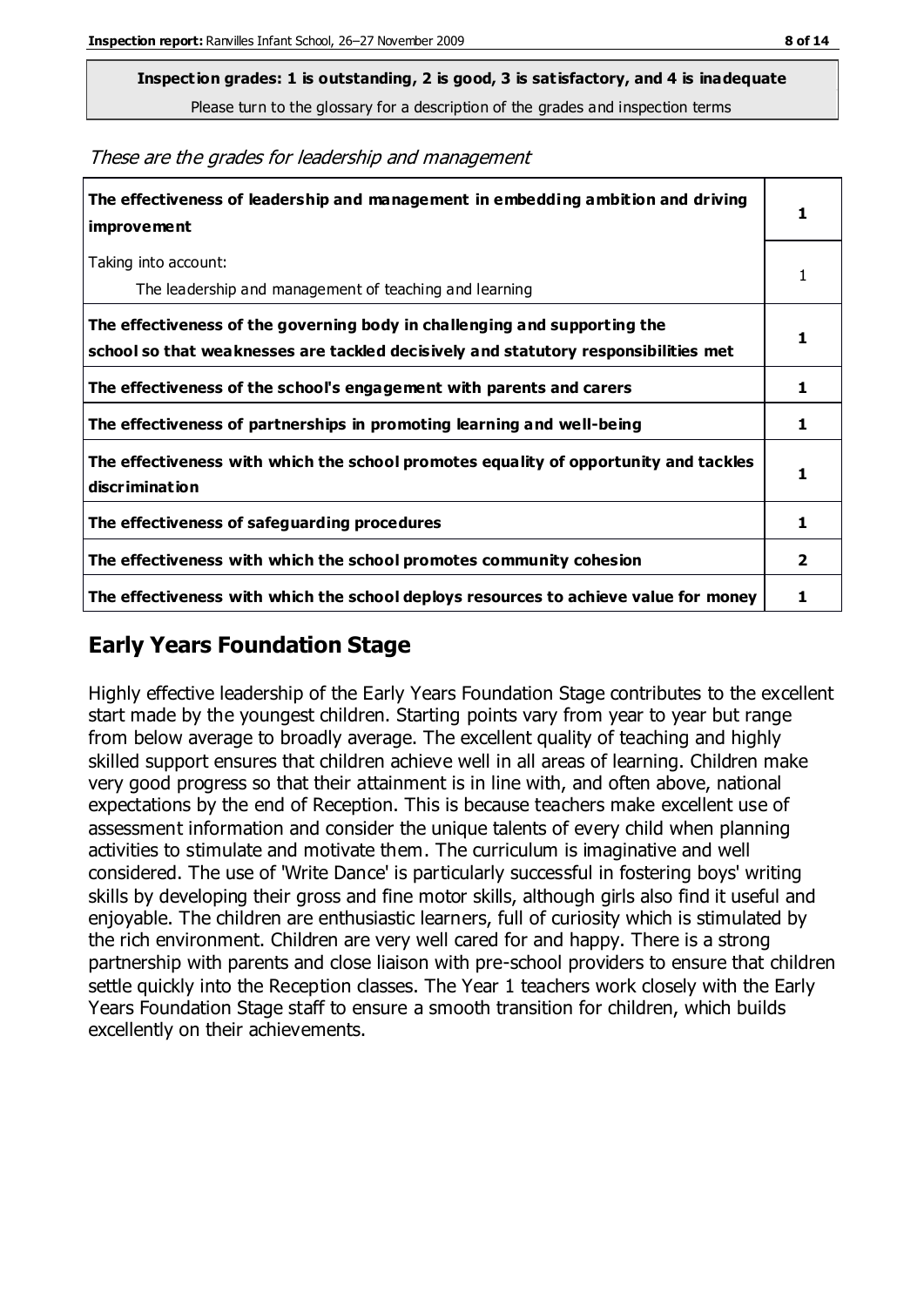**Inspection grades: 1 is outstanding, 2 is good, 3 is satisfactory, and 4 is inadequate**

Please turn to the glossary for a description of the grades and inspection terms

These are the grades for the Early Years Foundation Stage

| Overall effectiveness of the Early Years Foundation Stage                             |  |
|---------------------------------------------------------------------------------------|--|
| Taking into account:<br>Outcomes for children in the Early Years Foundation Stage     |  |
| The quality of provision in the Early Years Foundation Stage                          |  |
| The effectiveness of leadership and management of the Early Years Foundation<br>Stage |  |

#### **Views of parents and carers**

An overwhelming majority of parents are happy with their child's experience at school. Typical comments from them are 'Hard working teachers make the curriculum enjoyable' and 'The school is very good at preparing the children for their future, both in the use of IT and promoting independent thinking.' They say that the school keeps their children safe and their children enjoy school. They feel well informed about the progress their children make. A very small number of questionnaires contained criticisms and/or disagreements with the statements but these were individual concerns and revealed no specific trends.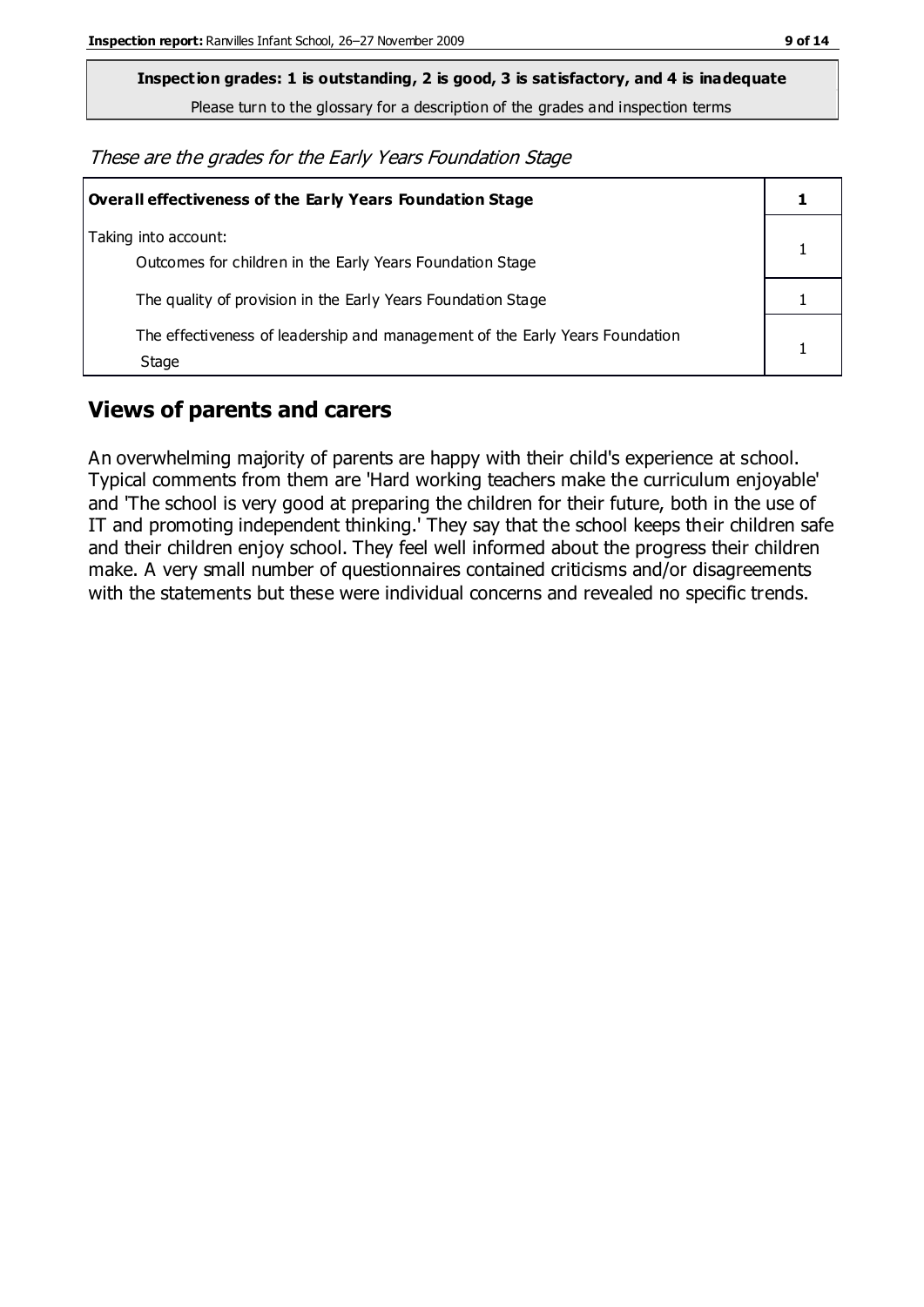#### **Responses from parents and carers to Ofsted's questionnaire**

Ofsted invited all the registered parents and carers of pupils registered at Ranvilles Infant School to complete a questionnaire about their views of the school.

In the questionnaire, parents and carers were asked to record how strongly they agreed with 13 statements about the school.

The inspection team received 98 completed questionnaires by the end of the

on-site inspection. In total, there are 164 pupils registered at the school.

| <b>Statements</b>                                                                                                                                                                                                                                       | <b>Strongly</b><br>agree |               | <b>Agree</b> |               | <b>Disagree</b> |                | <b>Strongly</b><br>disagree |                |
|---------------------------------------------------------------------------------------------------------------------------------------------------------------------------------------------------------------------------------------------------------|--------------------------|---------------|--------------|---------------|-----------------|----------------|-----------------------------|----------------|
|                                                                                                                                                                                                                                                         | <b>Total</b>             | $\frac{0}{0}$ | <b>Total</b> | $\frac{0}{0}$ | <b>Total</b>    | $\frac{1}{2}$  | <b>Total</b>                | $\frac{0}{0}$  |
| My child enjoys school                                                                                                                                                                                                                                  | 87                       | 89            | 11           | 11            | $\mathbf 0$     | $\mathbf 0$    | $\mathbf 0$                 | $\mathbf 0$    |
| The school keeps my child<br>safe                                                                                                                                                                                                                       | 75                       | 77            | 22           | 22            | 1               | 1              | $\mathbf 0$                 | $\mathbf 0$    |
| My school informs me about<br>my child's progress                                                                                                                                                                                                       | 71                       | 72            | 27           | 28            | 0               | $\mathbf{0}$   | $\mathbf 0$                 | $\mathbf 0$    |
| My child is making enough<br>progress at this school                                                                                                                                                                                                    | 61                       | 62            | 33           | 34            | 4               | 4              | $\mathbf 0$                 | $\mathbf 0$    |
| The teaching is good at this<br>school                                                                                                                                                                                                                  | 71                       | 72            | 26           | 27            | $\mathbf{1}$    | 1              | $\mathbf 0$                 | $\mathbf 0$    |
| The school helps me to<br>support my child's learning                                                                                                                                                                                                   | 66                       | 67            | 30           | 31            | $\overline{2}$  | $\overline{2}$ | $\mathbf 0$                 | $\mathbf 0$    |
| The school helps my child to<br>have a healthy lifestyle                                                                                                                                                                                                | 65                       | 66            | 33           | 34            | $\pmb{0}$       | $\mathbf 0$    | $\mathbf 0$                 | $\mathbf 0$    |
| The school makes sure that<br>my child is well prepared for<br>the future (for example<br>changing year group,<br>changing school, and for<br>children who are finishing<br>school, entering further or<br>higher education, or entering<br>employment) | 57                       | 58            | 29           | 30            | $\overline{2}$  | $\overline{2}$ | $\mathbf 0$                 | $\mathbf 0$    |
| The school meets my child's<br>particular needs                                                                                                                                                                                                         | 61                       | 62            | 32           | 33            | $\overline{2}$  | $\overline{2}$ | $\overline{2}$              | $\overline{2}$ |
| The school deals effectively<br>with unacceptable behaviour                                                                                                                                                                                             | 61                       | 62            | 31           | 32            | $\overline{2}$  | $\overline{2}$ | $\mathbf{1}$                | $\mathbf{1}$   |
| The school takes account of<br>my suggestions and concerns                                                                                                                                                                                              | 54                       | 55            | 39           | 40            | $\mathbf{1}$    | 1              | 1                           | 1              |
| The school is led and<br>managed effectively                                                                                                                                                                                                            | 69                       | 70            | 27           | 28            | 0               | $\mathbf 0$    | $\mathbf{1}$                | $\mathbf{1}$   |
| Overall, I am happy with my<br>child's experience at this<br>school                                                                                                                                                                                     | 76                       | 78            | 20           | 20            | $\mathbf{1}$    | $\mathbf{1}$   | $\mathbf{1}$                | $\mathbf{1}$   |

The table above summarises the responses that parents and carers made to each statement. The percentages indicate the proportion of parents and carers giving that response out of the total number of completed questionnaires. Where one or more parents and carers chose not to answer a particular question, the percentages will not add up to 100%.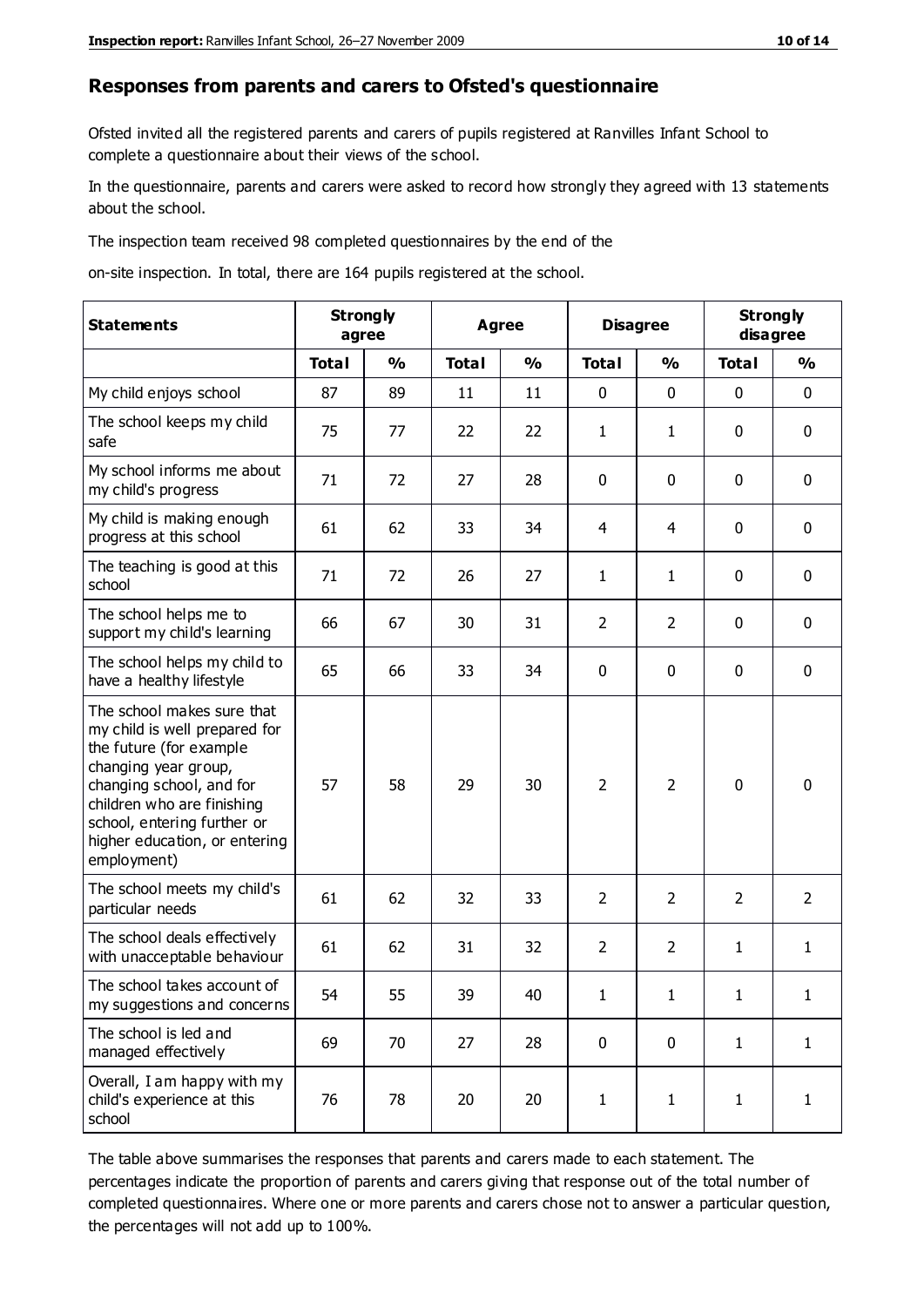### **Glossary**

| Grade   | <b>Judgement</b> | <b>Description</b>                                                                                                                                                                                                            |
|---------|------------------|-------------------------------------------------------------------------------------------------------------------------------------------------------------------------------------------------------------------------------|
| Grade 1 | Outstanding      | These features are highly effective. An outstanding school<br>provides exceptionally well for all its pupils' needs.                                                                                                          |
| Grade 2 | Good             | These are very positive features of a school. A school that<br>is good is serving its pupils well.                                                                                                                            |
| Grade 3 | Satisfactory     | These features are of reasonable quality. A satisfactory<br>school is providing adequately for its pupils.                                                                                                                    |
| Grade 4 | Inadequate       | These features are not of an acceptable standard. An<br>inadequate school needs to make significant improvement<br>in order to meet the needs of its pupils. Ofsted inspectors<br>will make further visits until it improves. |

#### **What inspection judgements mean**

#### **Overall effectiveness of schools inspected between September 2007 and July 2008**

|                       | Overall effectiveness judgement (percentage of schools) |      |                     |                   |
|-----------------------|---------------------------------------------------------|------|---------------------|-------------------|
| <b>Type of school</b> | <b>Outstanding</b>                                      | Good | <b>Satisfactory</b> | <b>Inadequate</b> |
| Nursery schools       | 39                                                      | 58   | 3                   |                   |
| Primary schools       | 13                                                      | 50   | 33                  | 4                 |
| Secondary schools     | 17                                                      | 40   | 34                  | 9                 |
| Sixth forms           | 18                                                      | 43   | 37                  | $\overline{2}$    |
| Special schools       | 26                                                      | 54   | 18                  | $\mathcal{P}$     |
| Pupil referral units  | 7                                                       | 55   | 30                  |                   |
| All schools           | 15                                                      | 49   | 32                  | 5                 |

New school inspection arrangements were introduced on 1 September 2009. This means that inspectors now make some additional judgements that were not made previously.

The data in the table above were reported in the Annual Report of Her Majesty's Chief Inspector of Education, Children's Services and Skills 2007/08.

Percentages are rounded and do not always add exactly to 100. Secondary school figures include those that have sixth forms, and sixth form figures include only the data specifically for sixth form inspection judgements.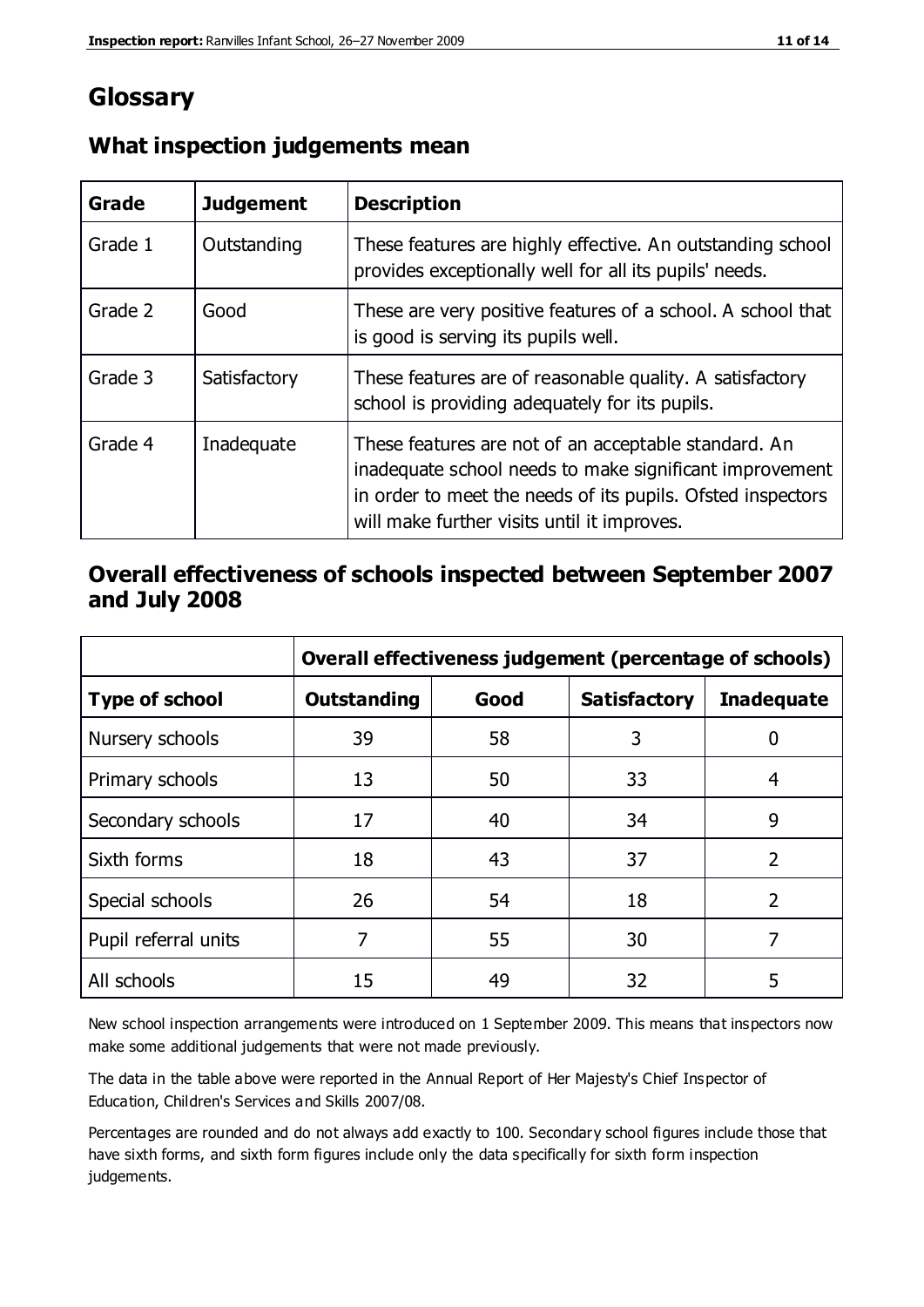## **Common terminology used by inspectors**

| Achievement:                  | the progress and success of a pupil in their learning,<br>development or training.                                                                                                                                                          |  |
|-------------------------------|---------------------------------------------------------------------------------------------------------------------------------------------------------------------------------------------------------------------------------------------|--|
| Attainment:                   | the standard of the pupils' work shown by test and<br>examination results and in lessons.                                                                                                                                                   |  |
| Capacity to improve:          | the proven ability of the school to continue<br>improving. Inspectors base this judgement on what<br>the school has accomplished so far and on the quality<br>of its systems to maintain improvement.                                       |  |
| Leadership and management:    | the contribution of all the staff with responsibilities,<br>not just the headteacher, to identifying priorities,<br>directing and motivating staff and running the school.                                                                  |  |
| Learning:                     | how well pupils acquire knowledge, develop their<br>understanding, learn and practise skills and are<br>developing their competence as learners.                                                                                            |  |
| <b>Overall effectiveness:</b> | inspectors form a judgement on a school's overall<br>effectiveness based on the findings from their<br>inspection of the school. The following judgements,<br>in particular, influence what the overall effectiveness<br>judgement will be. |  |
|                               | The school's capacity for sustained<br>improvement.                                                                                                                                                                                         |  |
|                               | Outcomes for individuals and groups of pupils.                                                                                                                                                                                              |  |
|                               | The quality of teaching.                                                                                                                                                                                                                    |  |
|                               | The extent to which the curriculum meets<br>pupils' needs, including, where relevant,<br>through partnerships.                                                                                                                              |  |
|                               | The effectiveness of care, guidance and<br>support.                                                                                                                                                                                         |  |
| Progress:                     | the rate at which pupils are learning in lessons and<br>over longer periods of time. It is often measured by<br>comparing the pupils' attainment at the end of a key                                                                        |  |

stage with their attainment when they started.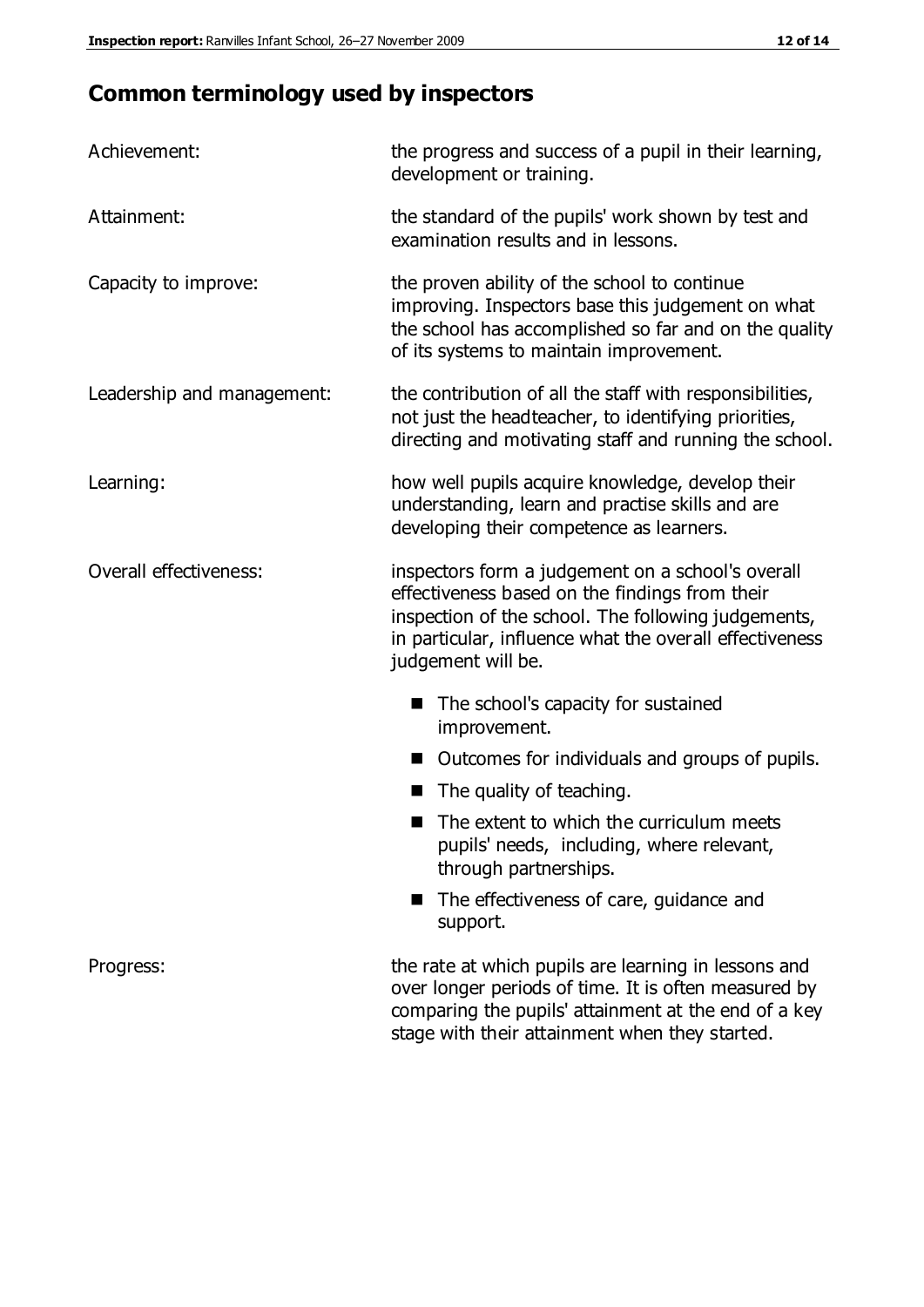#### **This letter is provided for the school, parents and carers to share with their children. It describes Ofsted's main findings from the inspection of their school.**

30 November 2009

#### Dear Pupils

#### **Inspection of Ranvilles Infant School, Fareham, PO14 3BN.**

Thank you for being so friendly and helpful when I and the other inspectors visited your school. We enjoyed listening to what you had to say about your school. We agree with your parents that you go to an outstanding school. Here are some of the many outstanding things about your school:

- you make an excellent start to school in Reception
- you have amazing teachers and teaching assistants who give you very interesting things to do and help very well to improve your work
- you behave very well and work very hard in lessons
- vou are doing very well in many subjects
- you are exceptionally good at taking responsibility; we like the way that the buddies help some of the younger ones with their reading
- $\blacksquare$  it was excellent to see you doing your Brain Gym in the morning; you thoroughly enjoy keeping fit and healthy
- $\blacksquare$  the adults in school look after you very well
- $\blacksquare$  the headteacher, staff and governors run the school very well and are constantly trying to improve it for you.

There are two things that we have asked the school to do to be even better:

- $\blacksquare$  help the boys to do as well as girls in writing
- help some of you to solve even harder problems in mathematics

You can help by trying as hard as you can in your writing and your problem solving. We hope that you continue to enjoy your school.

Yours sincerely

Olson Davis Lead inspector